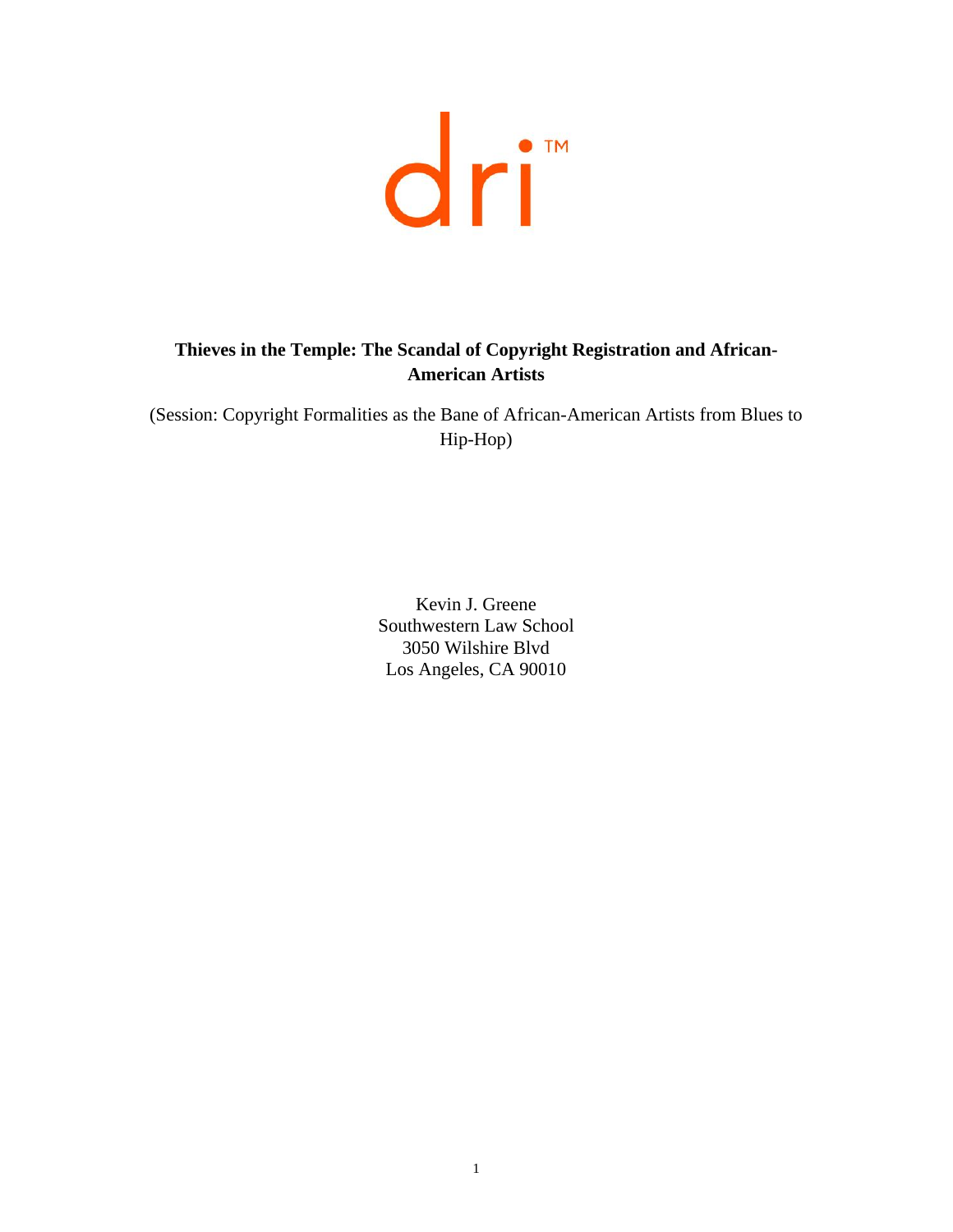**Kevin J. Greene**, John J. Schumacher Chair Professor of Law at Southwestern Law School in Los Angeles, joined Southwestern's faculty in 2020. Professor Greene is a nationally recognized entertainment and intellectual property law scholar and an expert witness consultant for copyright, trademark, publicity rights, and entertainment contract disputes. He is a highly committed, outstanding teacher as well as a passionate leader and an IP law influencer. He teaches Contracts and Copyright Law.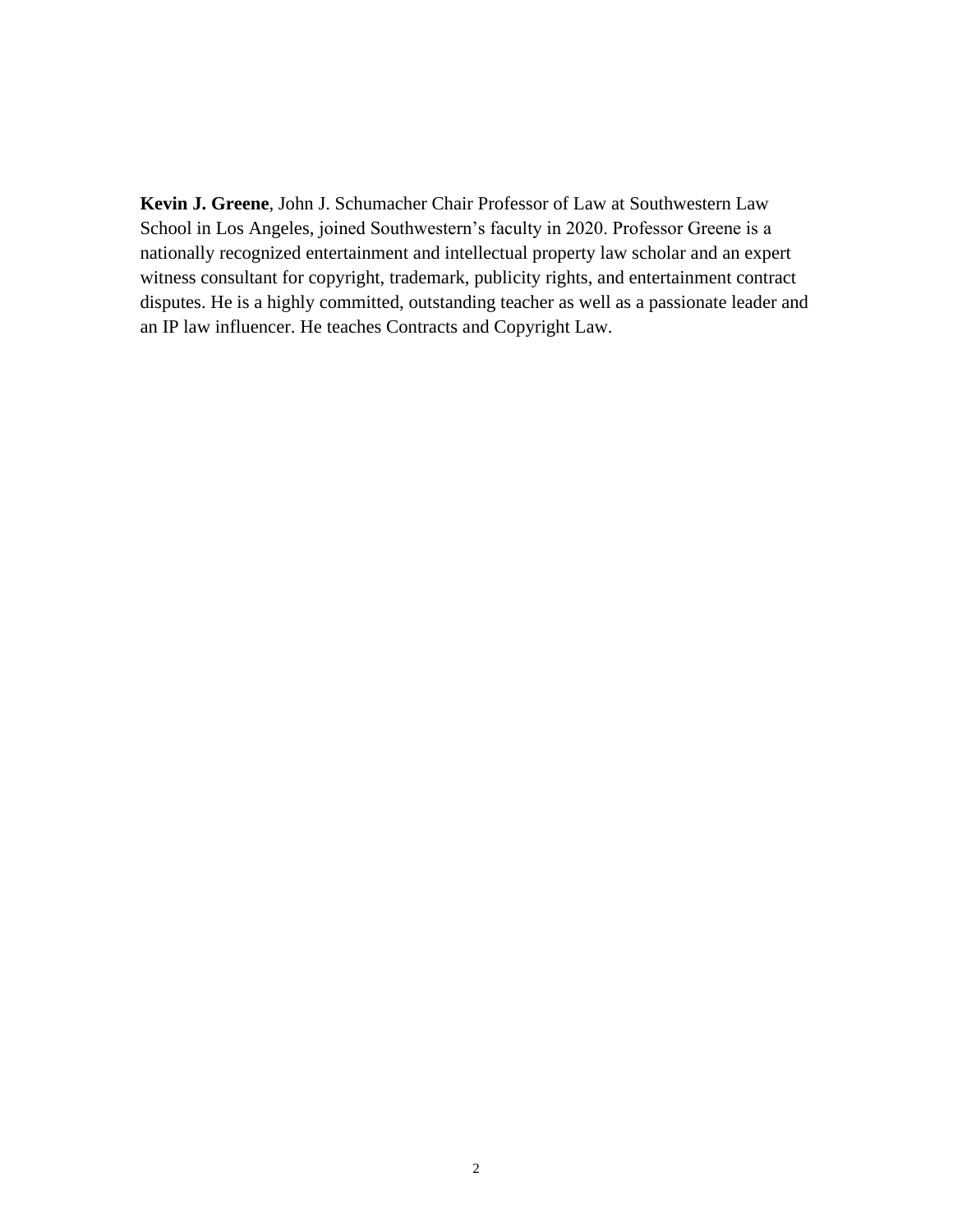Of all the features of copyright law, registration stands is a magical talisman, the basis of ownership claims in the two-trillion-dollar copyright industries. <sup>1</sup> Technically copyright registration is distinct from copyright ownership under U.S. copyright law. Practically, copyright registration is synonymous copyright ownership and protection. Copyright registration is the crown jewel in copyright transactions. In copyright industry transactions, whether movie, sound recording or videogame deals, registration is all important required as part of chain of title. In litigation, following recent Supreme Court precedent, registration is the key to the courthouse, and without it, no infringement or ownership claim can be pursued. In infringement lawsuits, federal judges reverence copyright registrations bordering on the realm of fetish.

Copyright registration is the sine non qua of the U.S. Copyright Office, which sits in Washington D.C., as both the strong fortress of copyright and the temple of copyright protection.<sup>2</sup> Professor Litman note that "[an] accurate and complete registry of copyrighted works carries important public benefits, and the Copyright Office makes registration records publicly available."<sup>3</sup> Yet, the Copyright Office and the registration system is in a sense an unguarded fortress. Behind the all-mighty copyright registration certificate little oversight of the copyright registration process exists. Given the lack of oversight and scrutiny of registrations, assurance that the records of the Copyright Office are indeed "accurate and complete" is illusory. Most registration applications will "graduate" to certificates as long as the work falls within the subject matter of copyright.<sup>4</sup>

• The work lacks human authorship.

<sup>1</sup> See, Stephen E. Siwek, Copyright Industries in the U.S. Economy: The 2018 Report (2018), noting that in "2017, the value added by the total copyright industries to U.S. GDP exceeded \$2.2 trillion), accounting for 11.59% of the U.S. economy.",https://iipa.org/files/uploads/2018/12/2018CpyrtRptFull.pdf.

<sup>&</sup>lt;sup>2</sup> See Lauren N. Ross, "The Implications of Fourth Estate v. Wall-Street.com on Copyright Registration" 52 Conn. L.aw Rev. 439 (2020), noting that "The Copyright Office is entrusted with the important responsibility of registering copyright claims. In 2018, the Copyright Office received over 600,000 claims. In 2017, the Office received 539,662 claims and issued 452,122 certificates of registration."

<sup>&</sup>lt;sup>3</sup> See Jessica Litman, Argument preview: When has registration of a copyright claim "been made"?, SCOTUS Blog, Jan 3, 2019, https://www.scotusblog.com/2019/01/argument-preview-when-has-registration-of-a-copyright-claimbeen-made/.

<sup>4</sup> Historically, the U.S. Copyright Offices has an extremely low rate of registration refusals or denials. The Copyright Office lists the following grounds for refusal of registrations: "The applicant failed to submit a complete application, complete filing fee, and/or complete deposit copy(ies).

<sup>•</sup> The work is not fixed in a tangible medium of expression.

<sup>•</sup> The applicant asserts a claim to copyright in a work that is not covered by U.S. copyright law. See 17 U.S.C. §§ 102, 103.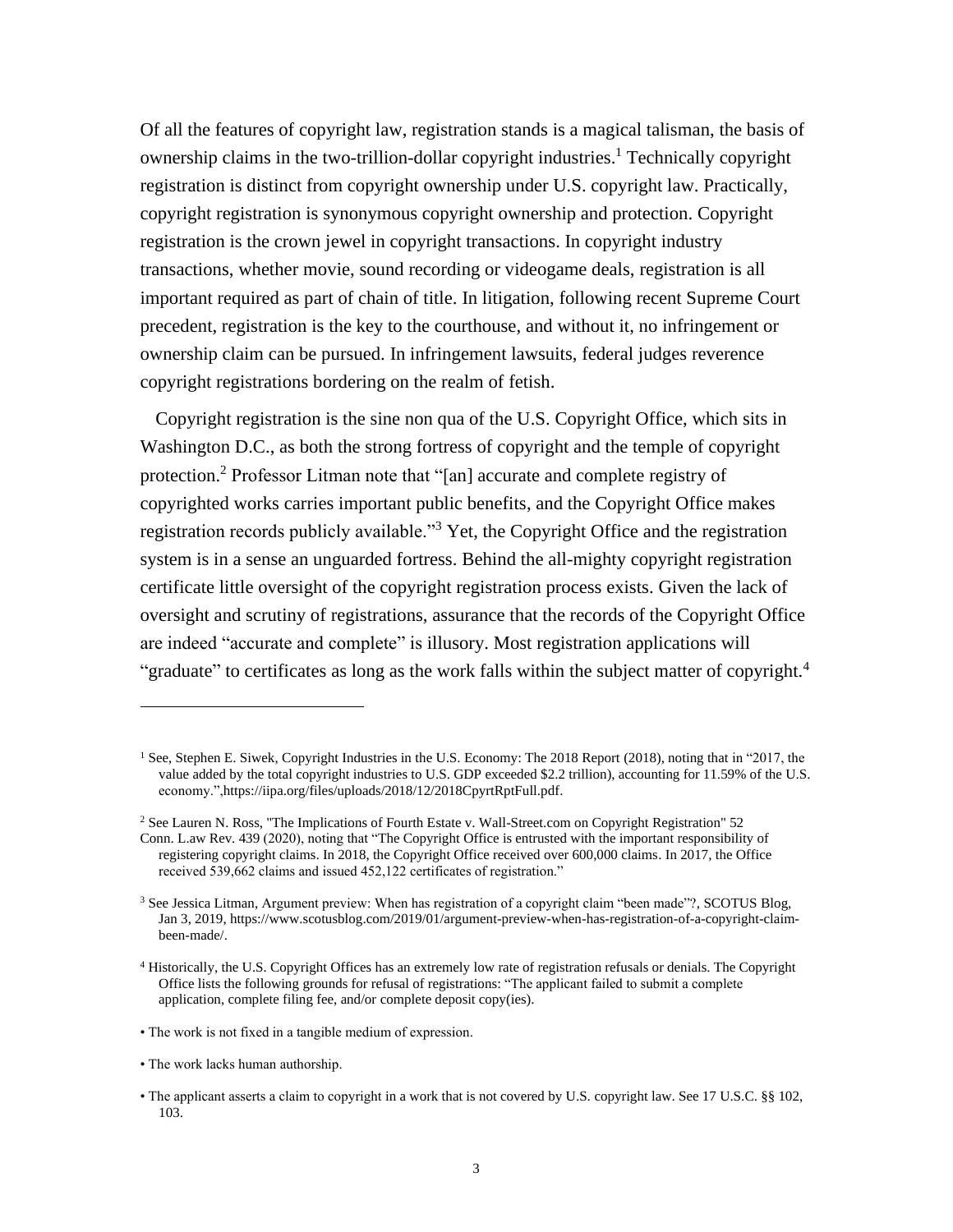The U.S. Copyright Office (hereinafter "Copyright Office") expressly avows that it does not verify authorship in the works it stamps its seal upon: "[w]hen, after examination, the Register of Copyrights determines that….the material deposited constitutes copyrightable subject matter  $\&$  that the other legal and formal requirements of this title have been met, the Register shall register the claim and issue to the applicant a certificate of registration under the seal of the Copyright Office." The Copyright Act states that copyright registration is "not a condition of copyright protection."<sup>5</sup> However, this view is completely out of touch with the realities of the American copyright industries, where registration is an absolute prerequisite to copyright protection.

The United States Supreme Court recently resolved a circuit split about when copyright registration becomes effective in the Fourth Estate case.<sup>6</sup> The ruling provides that registration of copyright only becomes effective when the Copyright Office issues a completed registration. As a result, artists who have not been granted a completed registration are deprived of a forum to prosecute copyright infringement or copyright ownership claims. The fallout from the Fourth Estate decision has already impacted artists of color in profoundly negative ways. Hip-hop artists seeking to sue for copyright infringement were denied a federal forum when they failed to register the composition in a song called "Walk It."<sup>7</sup> Similarly, the rapper 2 Milly had to withdraw his lawsuit the maker of the Fornite videogame series after the Fourth Estate ruling.<sup>8</sup> The Fourth Estate decision will wreak havoc on communities of color.

- The work lacks the minimum level of creative authorship to support a copyright claim.
- The work is in the public domain.

<sup>5</sup> 9 17 U.S.C. § 408(a) (2012).

<sup>•</sup> The work was not independently created.

<sup>•</sup> The work is a sound recording that was fixed before February 15, 1972 (i.e., the date on which sound recordings became eligible for federal copyright protection)." See U.S. Copyright Office Compendium 1702, https://www.copyright.gov/comp3/chap1700/ch1700-administrative-appeals.pdf.

 $6$  Fourth Estate Pub. Ben. Corp. v. Wall-Street.com, LLC - 139 S. Ct. 881, 892 (2019), holding "that 'registration . . . has been made' within the meaning of 17 U.S.C. § 411(a) not when an application for registration is filed, but when the Register has registered a copyright after examining a properly filed application."

<sup>7</sup> See Pickett v. Migos Touring, Inc., 420 F. Supp. 3d 197 (S.D.N.Y. 2019). The District Court noted that "[u]unfortunately, [plaintiff] only registered the copyright in the sound recording and not the musical composition the "music and lyrics he contends were infringed. Because he failed to satisfy the registration precondition announced in Fourth Estate, his lawsuit is doomed to dismissal."

<sup>&</sup>lt;sup>8</sup> See Sam Desatoff, "Rapper 2 Milly drops lawsuit against Epic after Supreme Court ruling", Yahoo Finance, Mar. 8, 2019, https://finance.yahoo.com/news/rapper-2-milly-drops-lawsuit-211100446.html.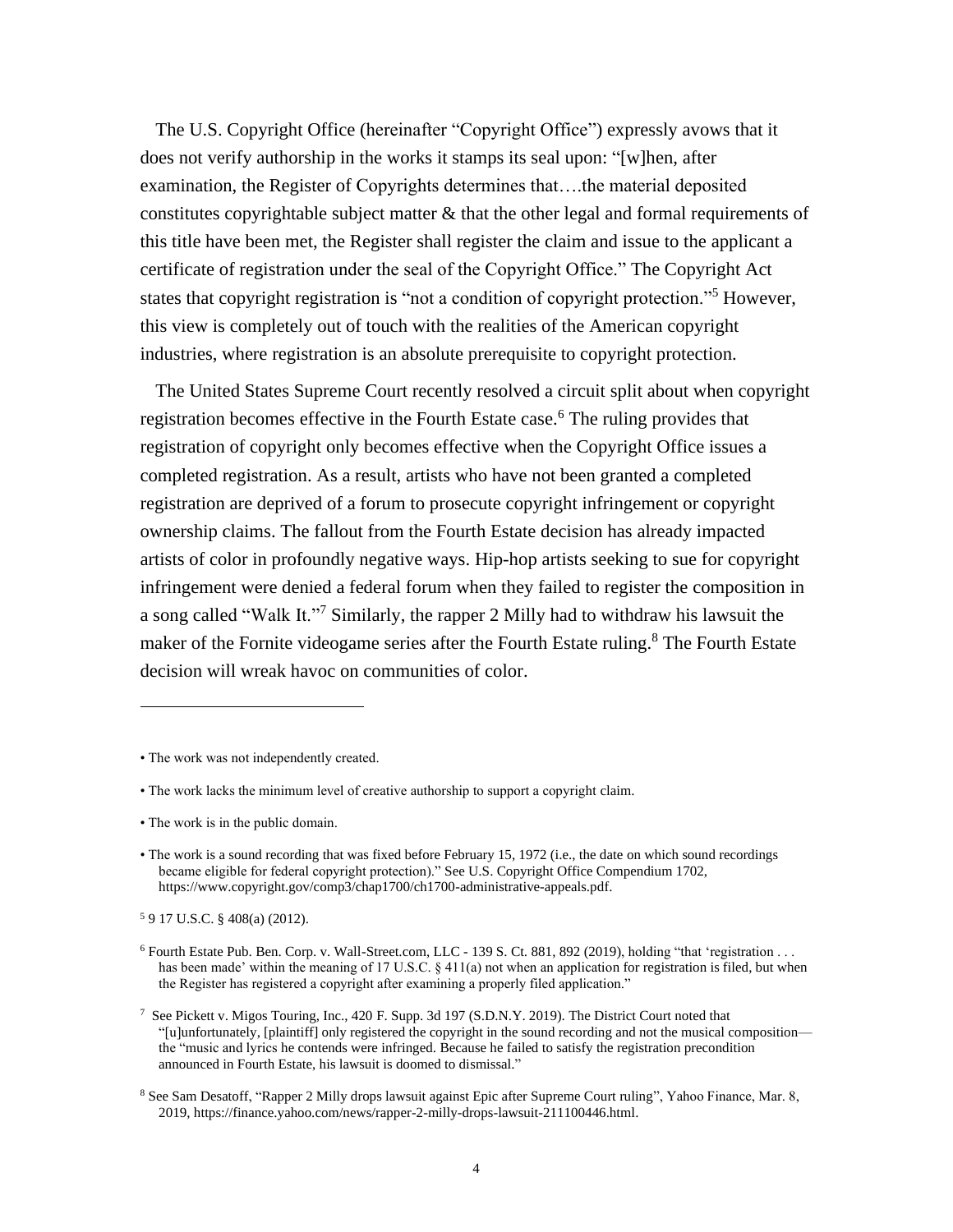In this article, building upon my work about African-American artists and copyright law, I examine how, from a historical perspective, copyright registration, like other copyright formalities, left Black artists at a distinct disadvantage and facilitated the fleecing and expropriation of Black musical works. The treatment of Black artists, as a subordinated group, is illustrative of the need for broad reform of the copyright system.

Registration is complex. It is intimidating artists, and also expensive for multiple registrations. And the myth that registration is not needed in artist community is pervasive. Registration is also punitive. Failing to register leads to harsh consequences. Loss of statutory damages and attorneys' fees, no presumption of ownership, copyright termination headaches. The U.S. supposedly got rid of harsh formalities. Yet such is not the case. Furthermore, given the importance of registration, standards are shockingly loose. The Copyright Office does NOT verify ownership or authorship issue All these dynamic create a perfect storm for further marginalization of Black artists.

#### **A Snapshot of My Work on Race and IP**

Over twenty years ago, I began writing about the impact of race in the IP space. At that that time, no scholarship existed on this topic. The genesis of my work was the Black barber shop of my childhood in New York. The Black barbershop is a locus of culture and politics, and I often heard stories of Black artists who had been pilfered by the music industry. This planted the seed for my future work in this area, and for a cavalcade of scholars who have followed furthered and enriched scholarship in this area, including Lateef Mtima, Mahadvi Sunder, Olufunmilayo Area, David Trout, Keith Aoki, Deidre Keller, Anjali Vats, Bob Bruneis and others, making the study of race and IP one of the most fertile and fascinating fields of inquiry in IP scholarship.<sup>9</sup>

My work over the years mapped out how African-American artists, while dominating artistic creation of music in the United States from its inception ended up receiving so little of the fruits of their authorship. Examining copyright doctrine, I identified the

<sup>9</sup> See, Keith Aoki, Distributive and Syncretic Motives in Intellectual Property Law (with Special Reference to Coercion, Agency, and Development), 40 U.C. Davis L. Rev. 717 (2007), Shubha Ghosh, Race-Specific Patents, Commercialization, and Intellectual Property Policy, 56 Buff. L. Rev. 409 (2008), .David Dante Troutt, I Own Therefore I Am: Copyright, Personality, and Soul Music in the Digital Commons, 20 Fordham Intell. Prop. Media & Ent. L.J. 373 (2009), OLUFUNMILAYO B. AREW, BLUES LIVES: PROMISE AND PERILS OF MUSICAL COPYRIGHT, 27 CARDOZO ARTS & ENTERTAINMENT L.J. 573, (2010), andré douglas pond cummings, A Furious Kinship: Critical Race Theory and the Hip Hop Nation, 48 U. Louisville L. Rev. 499 (2010), Lateef Mtima, IP SOCIAL JUSTICE THEORY: ACCESS, INCLUSION, AND EMPOWERMENT, 53 GONZAGA LAW REVIEW 401, (2012). Robert Brauneis, Copyright, Music, and Race: The Case of Mirror Cover Recordings, GW Law School Public Law and Legal Theory Paper No. 2020-56 (2020), ANJALI VATS & DEIDRÉ A. KELLER, CRITICAL RACE IP, 36 CARDOZO ARTS & ENTERTAINMENT 735 (2018)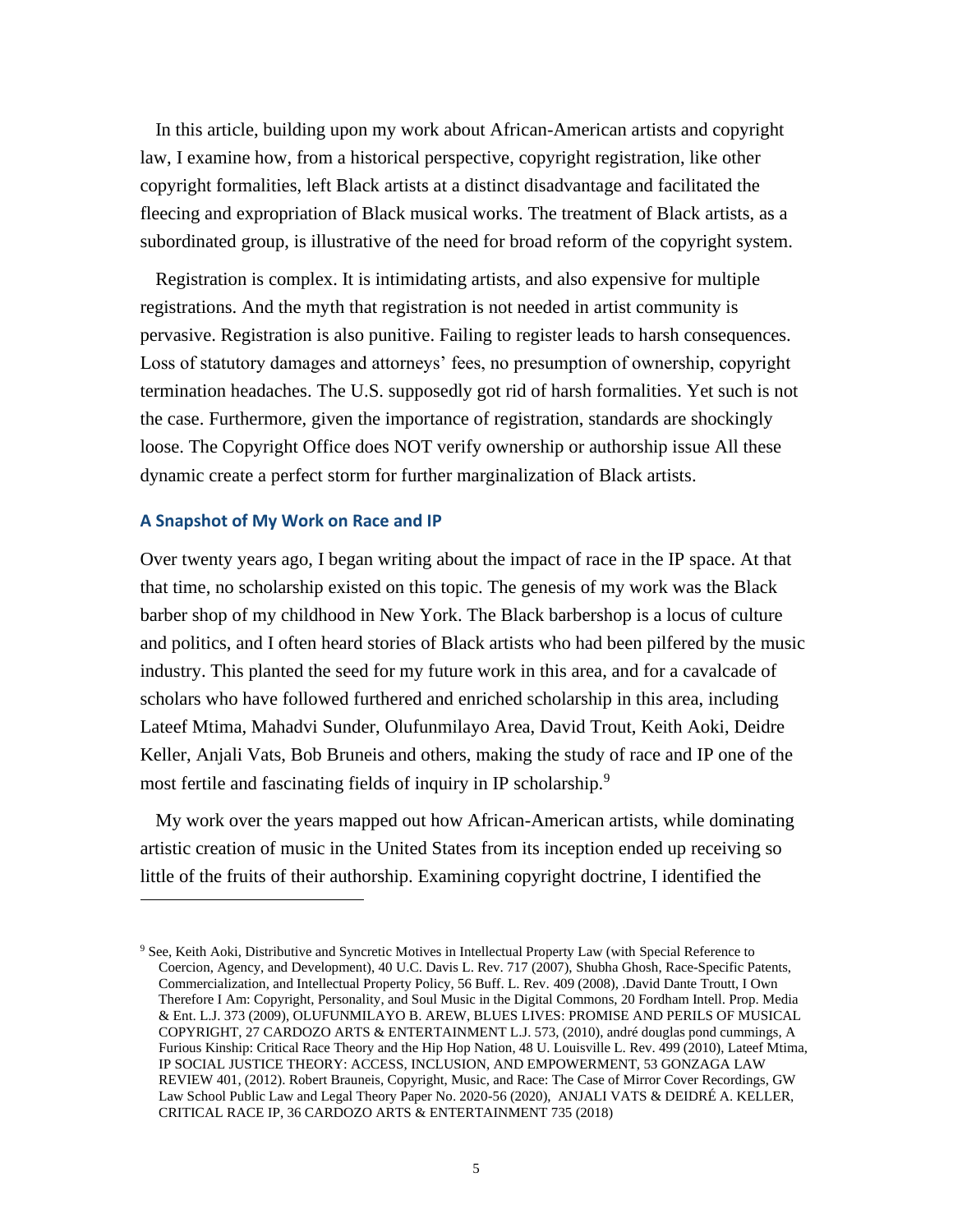chasm between how Black artists create music, and what copyright law requires to secure and maintain protection of creative works $10$ . This all occurs a backdrop of race neutrality in the Copyright Act itself. However, it is manifest that while an Act or a law may be race-neutral on its face, that law can still have a disparate impact on marginalized group.<sup>11</sup> My scholarship has examined how copyright doctrine in operation has disparately impacted African-American music artists, through the lens of what I call the "seven deadly sins of copyright", as explored below.

#### **The Seven Deadly Sins of Copyright Law Vis-à-vis Black Artistic Production.**

The seven deadly sins are a metaphor for the experience of Black artists under copyright law. I have identified the core aspects of copyright law that have resulted in under protection and sometimes expropriation of the works of Black artists. The seven deadly sins are as follows:

- 1. Originality;
- 2. Fixation
- 3. The idea-expression dichotomy;
- 4. Copyright formalities;
- 5. Under-protection of performance;
- 6. Hostile judicial doctrines
- 7. Lack of mora rights protections.

In the interest of brevity, I explore below three of the "sins", originality, fixation and copyright formalities below.

#### *Originality:*

Originality is a core requirement for copyright ownership and protection. The originality requirement is constitutionally ordained, and codified in the 1976 and prior Copyright Acts. In the seminal case on originality, the U.S. Supreme Court stated that the originality

 $10$  K. J. Greene, Copyright, Culture & Black Music: A Legacy of Unequal Protection, 21 Hastings Comm. & Ent. L.J. 339 (1998).

 $11$  The principle that a law that is race-neutral on its face can still violate Constitutional norms if applied in a discriminatory fashion is an old one. See Yick Wo v. Hopkins, 118 U.S. 356, 6 S. Ct. 1064 (1886).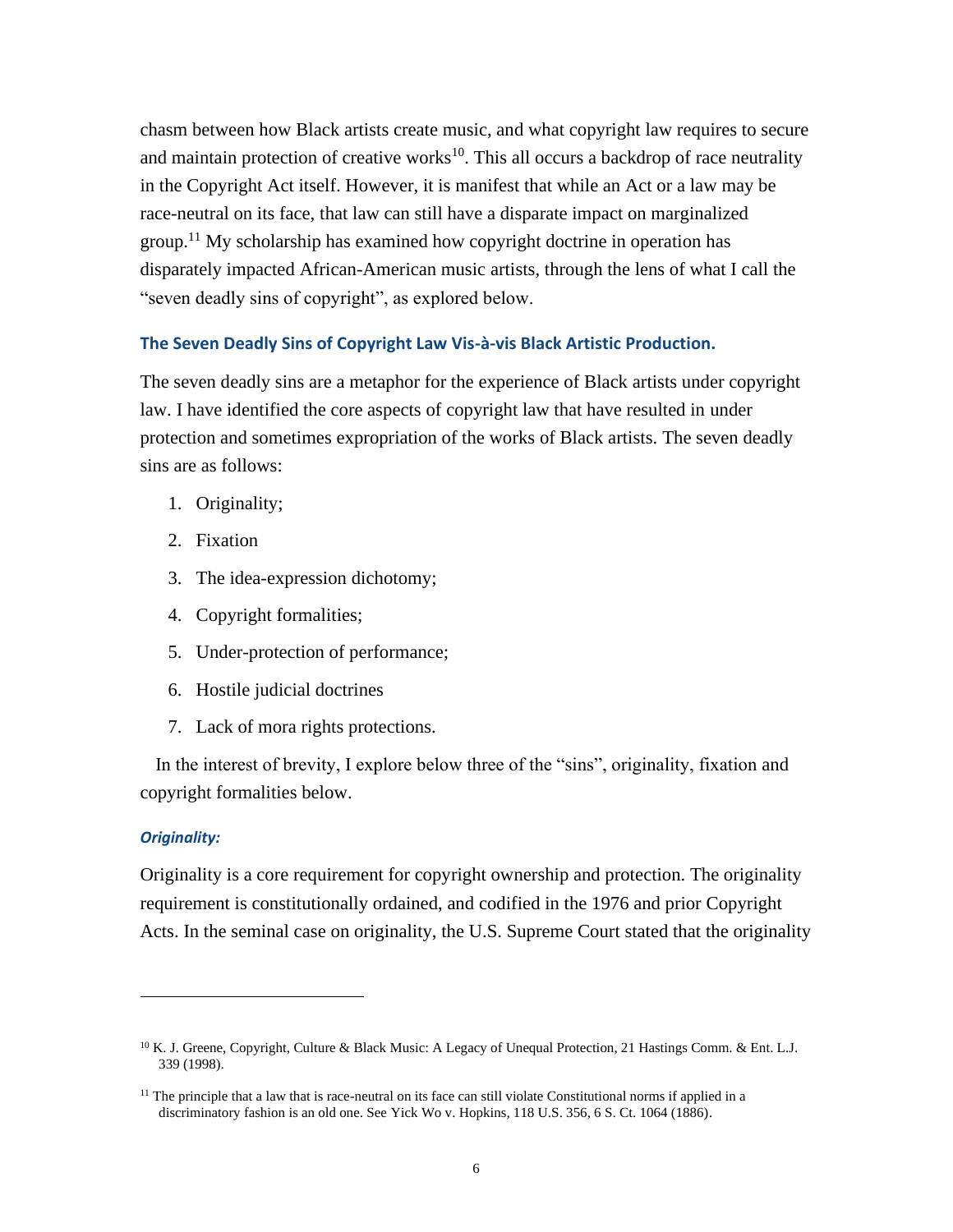is a low standard, requiring only independent creation and a "modicum" of creativity.<sup>12</sup> I have written how this low standard of creativity has, in conjunction with the ideaexpression dichotomy, resulted in under protection for innovative Black artists. Copyright law does not prohibit imitation, and the examples of artists outside of the Black community imitating works of Black authors are legion.

The low originality standard has also been unfairly applied in the context of Black artists, particularly in the hip-hop space. Courts repeatedly deny claims of authorship in works consisting of short phrases, notwithstanding that such phrases are often central to a song.

#### *Fixation:*

The Copyright Act requires that "a work of authorship must be "fixed in any tangible medium of expression, now known or later developed, from which [it] can be perceived, reproduced, or otherwise communicated, either directly or indirectly with the aid of a machine or device."<sup>13</sup> Although "race-neutral", the fixation requirement has not served the ways Black artists create: "a key component of black cultural production is improvisation." As a result, fixation deeply disadvantages African-American modes of

cultural production, which are derived from an oral tradition and communal standards."<sup>14</sup>

Historically, the fixation requirement did serious harm to Black artists.<sup>15</sup> Blues artists tended not to reduce their works to a writing, partly due to the oral and improvisational nature of Black creativity, partly due to illiteracy. This left these artist vulnerable to unsavory characters who would listen to the works and simply fix and register those works.<sup>16</sup>

<sup>&</sup>lt;sup>12</sup> Feist Publications, Inc. v. Rural Telephone Service Co., Inc. - 499 U.S. 340, 111 S. Ct. 1282 (1991). <sup>13</sup> 17 U.SC. 102.

<sup>&</sup>lt;sup>14</sup> K.J. Greene, Intellectual Property at the Intersection of Race and Gender: Lady Sings the Blues, 16 American U. J. Gender, Social Policy & the Law.363, 371 (2008).

<sup>15</sup> See Larisa Mann, If It Ain't Broke . . . Copyright's Fixation Requirement and Cultural Citizenship, 34 Colum. J.L, & Arts, 201, Copyright law and institutions have undeniably rejected black artists and their traditions, both explicitly, as with ASCAP not allowing black members, or implicitly in the contours of copyright that leave out many aspects of musical traditions mainly dominated by people of African descent."

<sup>&</sup>lt;sup>16</sup> See Gregory S. Donat, Fixing Fixation: A Copyright with Teeth for Improvisational Performers, 97 Colum. L. Rev. 1363 (1997).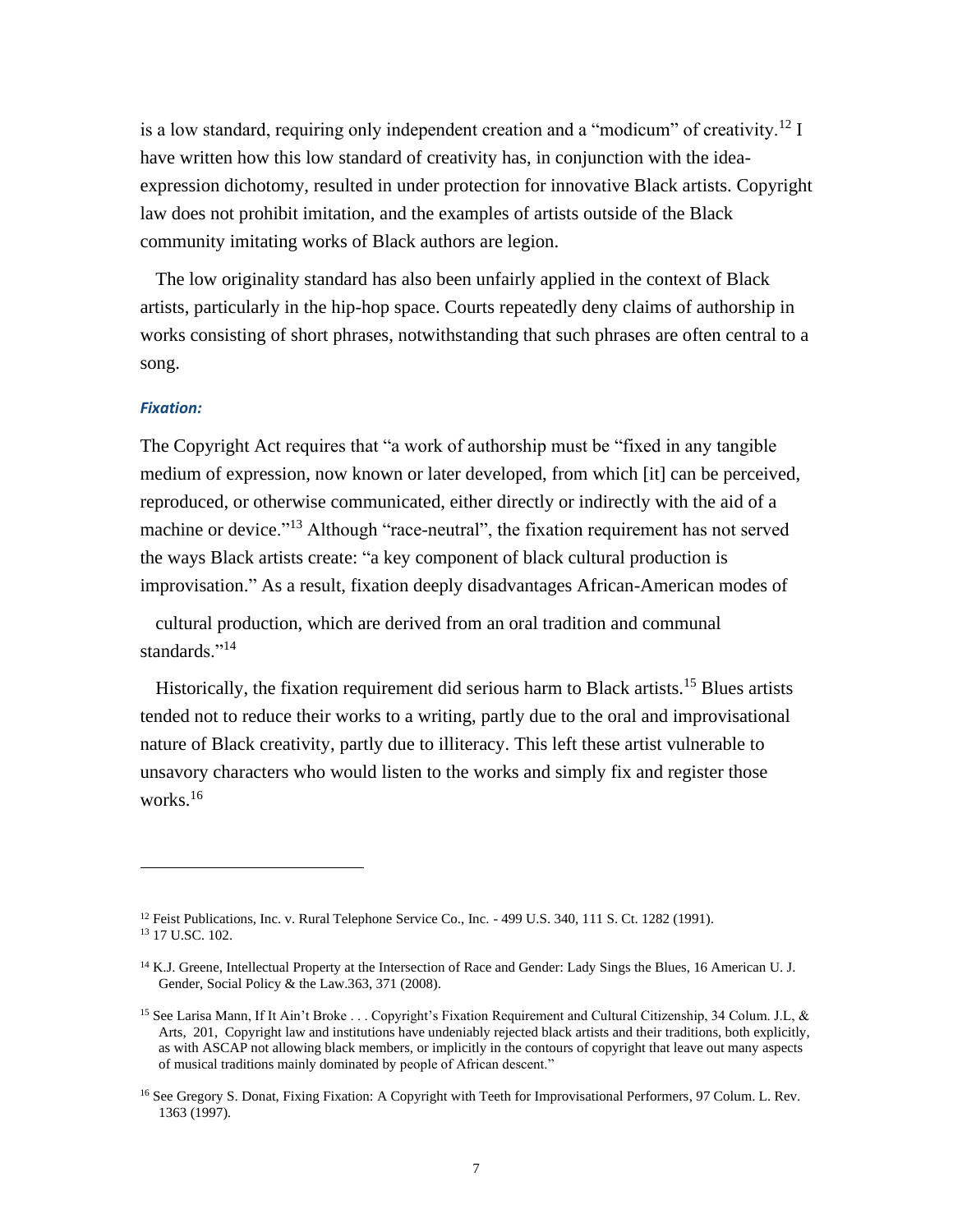#### *Copyright Formalities:*

Under the 1909 Copyright Act formalities like recordation, notice, renewal and publication were essential for perfecting a creator's rights. The 1909 Copyright Act is still an enormously important law, as any works after 1926 are still under its shadow.<sup>17</sup> Under the 1909 Act, only those works that were published and affixed with an official notice of copyright qualified for copyright protection.<sup>18</sup> Historically, "registration prior to publication was a prerequisite for protection." <sup>19</sup> The impact of copyright formalities such as notice, deposit, renewal and registration "served to limit the number of works receiving copyright protection, such that many works immediately entered the public domain upon publication."<sup>20</sup>

The 1976 Copyright Act set creation, not publication as the marker for copyright owners. Then in the 1986, the U.S. decided to join the Berne Convention, and modified U.S. copyright law accordingly.<sup>21</sup> The Berne compliance amendments purportedly loosened the restrictive formalities around registration.<sup>22</sup> However, copyright formalities,

<sup>&</sup>lt;sup>17</sup> "In 2021, works published in 1925 - originally set to enter the public domain in 2001 - will finally go into our public domain." Duke Law Center for the Public Domain[, https://web.law.duke.edu/cspd/.](https://web.law.duke.edu/cspd/) Some of the works which entered the public domain in 2021 include The Great Gatsby, the works of W.C. Handy, composer of the "Saint Louis Blues", and the works of blues legend Ma Rainey. Id.

<sup>&</sup>lt;sup>18</sup> See U.S. Copyright Office, noting that the "1909 act granted protection to works published with a valid copyright notice affixed on copies. Accordingly, unpublished works were protected by state copyright law, but published works without proper notice fell into the public domain." https://www.copyright.gov/timeline/timeline\_1900- 1950.html#:~:text=The%201909%20act%20granted%20protection,fell%20into%20the%20public%20domain.

<sup>19</sup> Dotan Oliar, Nathaniel Pattison & K. Ross Powell, Copyright Registrations: Who, What, When, Where, and Why, 92 Texas L. Rev.2212, 2215 (2014).

<sup>20</sup> Daniel Gervais & Dashiell Renaud,, THE FUTURE OF UNITED STATES COPYRIGHT FORMALITIES: WHY WE SHOULD PRIORITIZE RECORDATION, AND HOW TO DO IT, 1460 BERKELEY TECHNOLOGY LAW JOURNAL Vol. 28:1459.

<sup>21</sup> See Peter S. Menell, ECONOMIC ANALYSIS OF COPYRIGHT NOTICE: TRACING AND SCOPE IN THE DIGITAL AGE, 96 BOSTON UNIVERSITY LAW REVIEW 967, 991 (2016), noting that "[n]notwithstanding the long-standing differences between U.S. and Berne Union positions on copyright requirements and national policy autonomy, the U.S. government, aided by its State Department's domestic diplomacy, ultimately agreed to take the steps necessary to align its copyright law with Berne's precepts. The Berne Convention Implementation Act ("BCIA"), passed in 1988, effected many of the changes required to bring U.S. copyright law into compliance with the Berne Convention."

 $22$  As Professor Pamela Samuelson notes, "[i]n the late 1980s, these industries persuaded one of their own President Ronald Reagan that the U.S. needed to join the Berne Convention in order to exercise influence on international copyright policy. And so in 1989, under Reagan's leadership, the U.S. joined the Berne Convention and abandoned the notice-on-copies and registration requirements that had served the nation well since its founding." Pamela Samuelson, Too Many Copyrights?, 54 Communications of the ACM, 29-31 (2011), https://cacm.acm.org/magazines/2011/7/109884-too-many-copyrights/fulltext.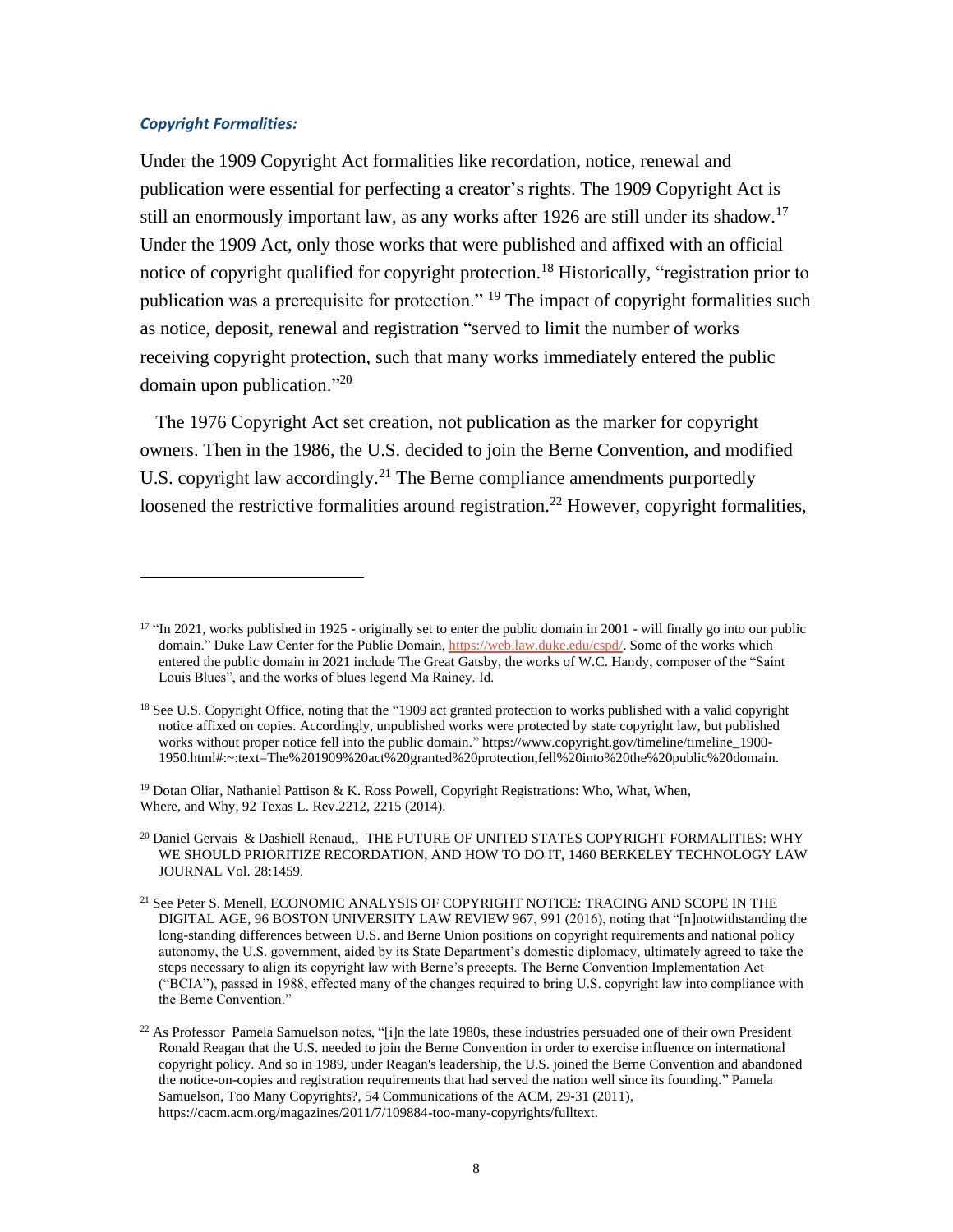including those around copyright registration, are still very much alive under the 1976 Copyright Act.

The impact of copyright formalities like registration, publication, notice and copyright terminations on artists of color has been devastating. These formalities are complex, so complex that even major corporations have missed renewal deadlines and screwed up registration forms. Scholars have recognized that "formalities predicate to the existence or enforcement of copyright can serve to shield large copyright owners who routinely comply with formalities from the infringement claims of smaller copyright owners, particularly individual authors, who may lack the information or resources systematically to register and deposit their works."<sup>23</sup> For the Black artistic community, formalities have stood as a nearly insurmountable obstacle.

Copyright registration provides significant, indeed, extraordinary benefits to authors. A copyright registration is prima facie evidence of ownership. Courts—and industry players—view the certificate of registration as strong evidence of copyright ownership In copyright litigation, "[p]roving the first element of an infringement claim—ownership of a valid copyright—is often done, at least initially, by introducing into evidence a certificate of copyright registration."<sup>24</sup>

In actuality, federal courts worship registrations. A stark example of this is illustrated in case involving musical artist George Clinton, also known as the "King of Funk." Clinton was embroiled in a lawsuit against his former law firm regarding legal fees. The law firm had sued Clinton to recover its fee of \$1.5 million. Clinton did not have the funds to pay the fees, and the law firm took the position that it could levy four iconic sound recordings owned by Clinton.

The District Court held that Clinton was not a copyright owner by virtue of his assignment through his loan-out corporation to Warner Brothers, which registered the sound recordings as works made for hire. The District Court, and the Ninth Circuit on appeal, upheld the sale of Clinton's sound recordings to the law firm, refusing to examine whether the initial transfer to Warner Brothers was really a work made for hire, and stressing that Clinton did not own anything since he had transferred his rights in the sound recordings to a loan-out corporation. The Ninth Circuit on this point stressed that

<sup>&</sup>lt;sup>23</sup> See Jane C. Ginsburg, The US Experience with Copyright Formalities: A Love/Hate Relationship, 33 Colum. J.L. & Arts 311 (2010).

<sup>&</sup>lt;sup>24</sup> See Lydia Pallas Loren & R. Anthony Reese, Proving Infringement: Burdens of Proof in Copyright Infringement Litigation, 23 Lewis & Clark L. Rev. 621, 631 (2019).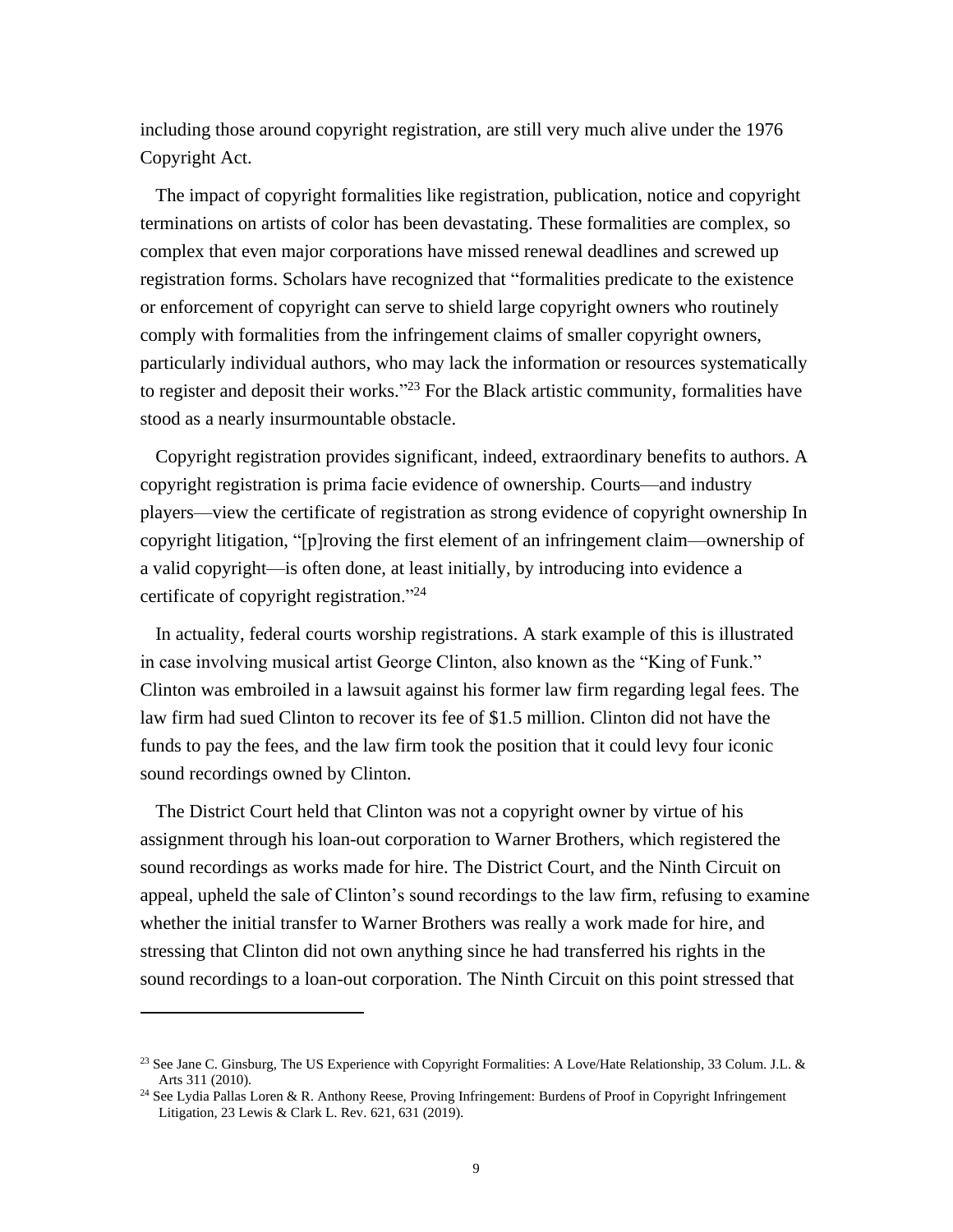"Warner Bros. registered the Masters as 'works made for hire' within five years of publication, listing 'Warner Bros. Records Inc.' as the 'author' on the registration form." $^{25}$ 

Significantly, the Ninth Circuit refused to do any examination of whether Clinton was the owner of the sound recordings at issue, citing section  $410(c)$  of the Copyright Act, which provides that a certificate of registration is prima facie evidence of copyright owner.<sup>26</sup> The Ninth Circuit noted that the language of 410(c) "persuasively supports H & L's argument that, on this ground alone, the district court could reasonably conclude that Warner Bros. was the initial author and owner of the Masters…"

# **Copyright Registration Basics:**

- 1. An application for copyright registration must meet three essential requirements:
- 2. a completed application form;
- 3. a nonrefundable filing fee; and
- 4. 3) a nonreturnable deposit containing a copy or copies of the w ork.<sup>27</sup>

Registration is effective "[w]hen the Copyright Office issues a registration certificate" and the relevant date of the application is when the Office receives all the necessary elements "regardless of how long it took to process the application and mail the certificate of registration."<sup>28</sup>

# **Supplementary Registrations:**

Despite the importance of registration as an indicia of copyright ownership, there are severe limits on correcting an already filed registration. One such limit is competing registrations for the same work. The Copyright Office will only grant one registration per

<sup>&</sup>lt;sup>25</sup> The case is Hendricks & Lewis PLCC v. George Clinton, No. 13–35010 (9<sup>th</sup> Cir. 2014).

 $26$  17 U.S.C 410(c) provides that "In any judicial proceedings the certificate of a registration made before or within five years after first publication of the work shall constitute prima facie evidence of the validity of the copyright and of the facts stated in the certificate. The evidentiary weight to be accorded the certificate of a registration made thereafter shall be within the discretion of the court."

 $27$  U.S. Copyright Office, Registering a Copyright with the U.S. Copyright Office, https://www.copyright.gov/fls/sl35.pdf.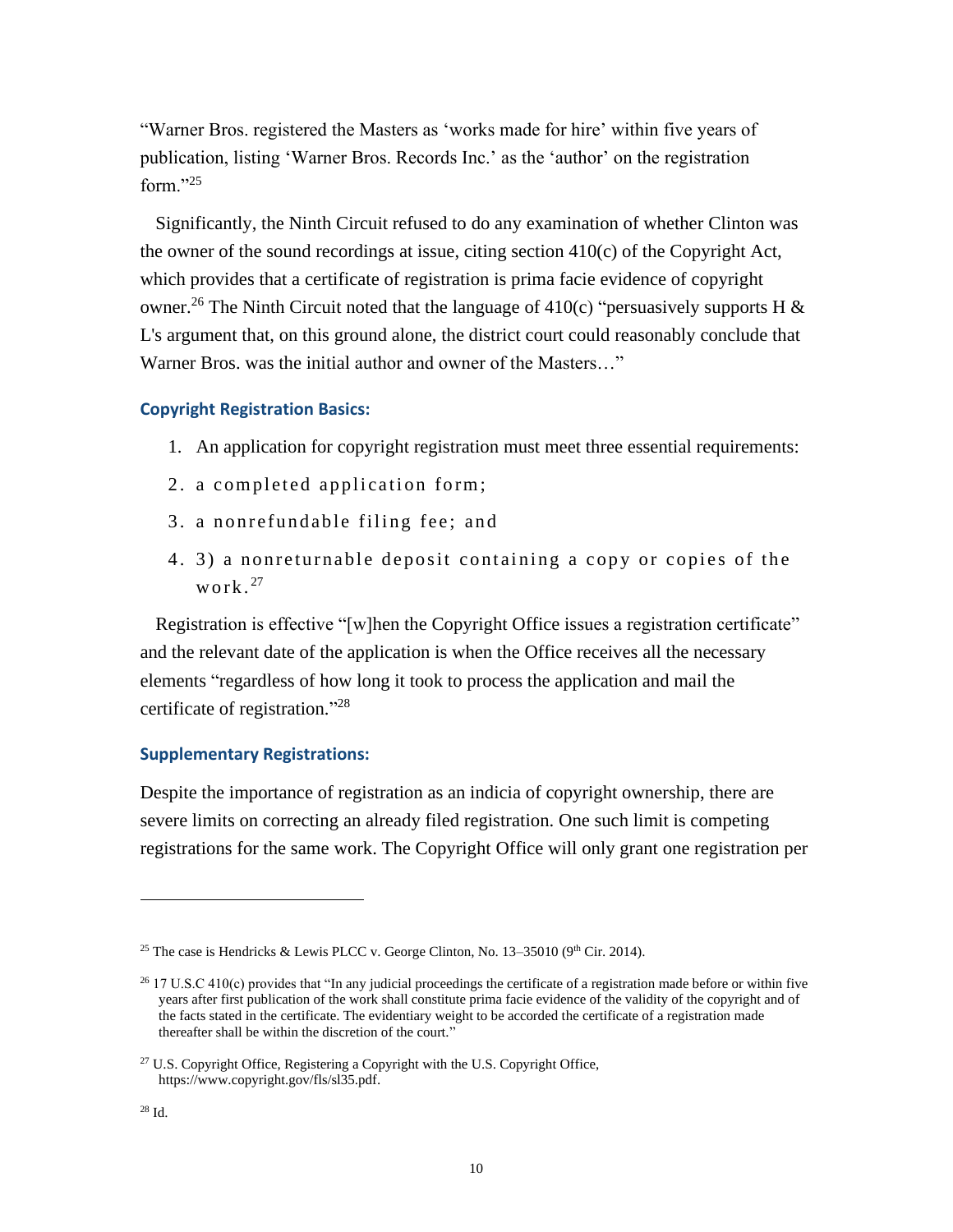work and will reject an application when a competing second basic registration is submitted for the same version of the work.

Supplementary registration is the only legal mode permitting authors and claimants to correct or amplify the information on a basic registration. Per the Copyright Office, "[s]supplementary registration does not cancel or replace the original registration or the registration number. Nor does it change or remove the information contained in the original registration.<sup>29</sup>

Supplementary registrations are designed to correct errors in the original registration, such as spelling errors in the basic registration, name or address changes and changes in a title to work. More ominously, a supplemental registration can add a missing author or co-claimant and to clarify the claim to copyright in the work.<sup>30</sup> Supplementary registrations cannot be used to reflect changes in the ownership of a work or to challenge the validity of a basic registration. Indeed, there is no established mechanism to challenge a false registration through the U.S. Copyright Office.

# **Criminal Penalties for False Copyright Registrations: 18 U.S.C. sect. 506(e)**

In filing a copyright registration application, applicants must make a "declaration . . . that the information provided within the application is correct to the best of [the applicant's] knowledge."<sup>31</sup> Generally, the Office "accepts the facts stated in the application." <sup>32</sup>If a party lies on a copyright registration, two possible avenues exist to remedy it. The first is a criminal copyright statute, 18 U.S.C. sect. 506(e). The purpose of this statute is to ensure the accuracy of....copyright applications." 33

To establish a violation of  $\S506(e)$ , the government must prove that: (1) that a false representation; (2) of a material fact; (3) was knowingly made; (4) in a copyright application or any written statement filed in connection with an application."<sup>34</sup> However,

<sup>&</sup>lt;sup>29</sup> Copyright Office Circular 8 Supplementary Registration, https://www.copyright.gov/circs/circ08.pdf.

<sup>&</sup>lt;sup>30</sup> The Copyright Office notes that "[if] f two or more authors created the work and some of the authors of were not named in the basic registration, the names of the missing authors may be added to the registration record with a supplementary registration." Compendium, Chapter 1800Post-Registration Procedures, https://www.copyright.gov/comp3/chap1800/ch1800-post-registration.pdf.

 $31$  37 C.F.R. § 202.3(c) (3) (iii) (2019).

<sup>32</sup> Id.

<sup>33</sup> https://www.justice.gov/archives/jm/criminal-resource-manual-1856-copyrights-false-representations-17-usc-506e.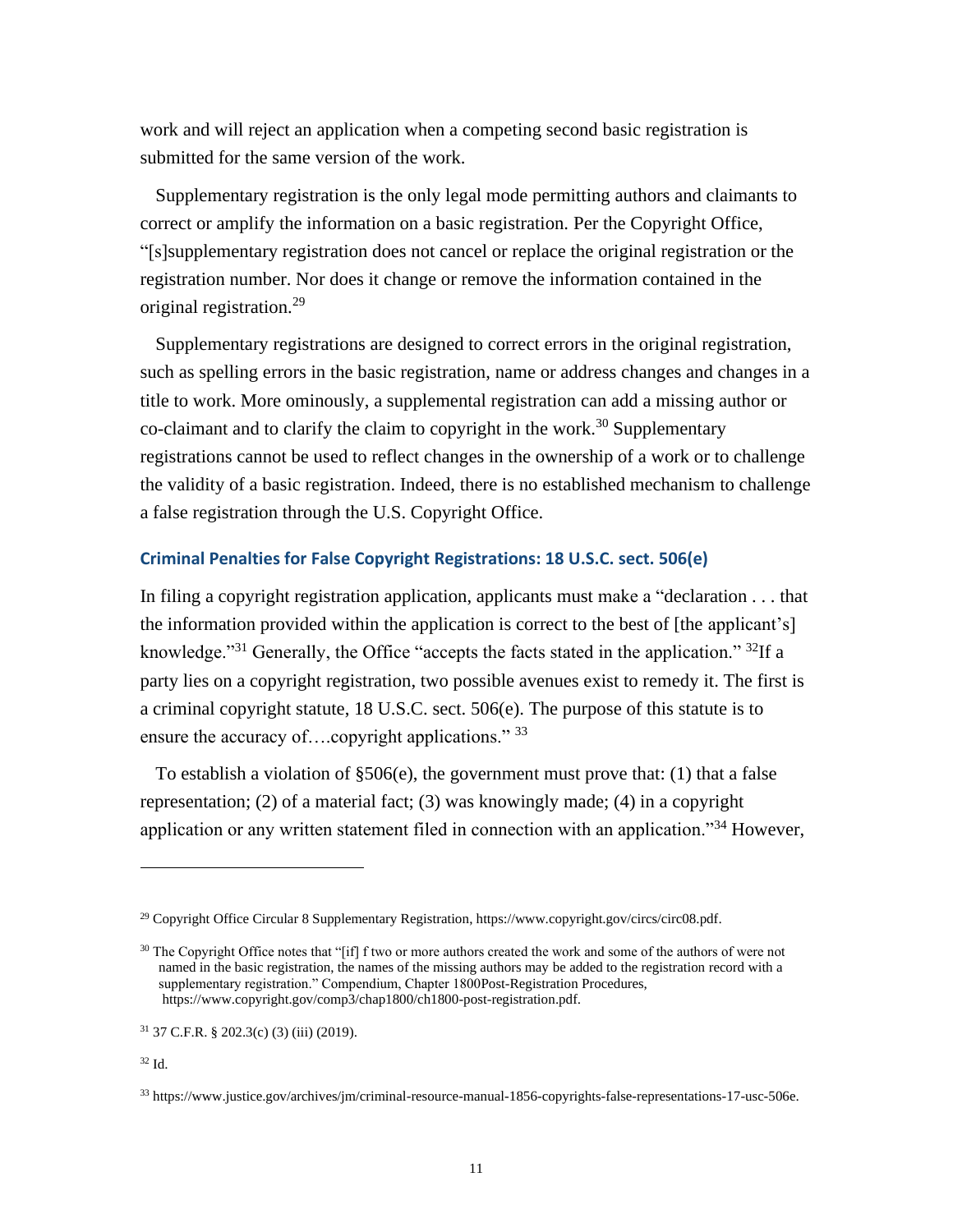506e has two deficiencies. First, as a criminal statute, 506e has no private right of action, only the government can bring a case under the statute.

Secondly, the penalties under the statute are ridiculously low: "[v]iolations are punishable by a fine of up to \$2,500."<sup>35</sup> The amount of the penalty cannot possibly serve as a deterrent to an unscrupulous registrant. The statute is also rarely, if ever enforced. There is, from what the author can tell, no evidence that the federal government has brought a claim against anyone, ever, under 506e.

# **Fraud on the Copyright Office: 17 U.S.C. 411**

The criminal route to fighting back against copyright registration fraud is, as explained above, essentially closed. No one is getting prosecuted for false copyright filings. The penalties on the criminal side are minimal. As noted previously, the Copyright Office does not verify claims of copyright ownership. Further, the Copyright Office "accepts the facts stated in the registration materials, unless they are contradicted by information provided elsewhere in the registration materials or in the Office's records."

Even more radically, "the Office does not conduct investigations or make findings of fact to confirm the truth of any statement made in an application."<sup>36</sup> In essence, the shocking lack of oversight around copyright registrations adds up to a recipe for fraud. The problem historically is even more salient, given the long influence of organized crime in the American music industry.

However, in section 411 of the Copyright Act, Congress provided a remedy for false copyright filings. Section 411(b) (1) states that a "certificate of registration satisfies the requirements of section 411(a) and section 412 even if it contains inaccurate information, unless 'the inaccurate information was included on the application for copyright registration with knowledge that it was inaccurate;' and 'the inaccuracy of the information, if known, would have caused the Register of Copyrights to refuse registration."<sup>37</sup> <sup>38</sup>

<sup>34</sup> Id.

<sup>36</sup> U.S. Copyright Office, Compendium of U.S. Copyright Office Practices § 602.4(C) (3d ed. 2017)

<sup>37</sup> See ABC TV 2020 Report, Dec. 1988, https://www.youtube.com/watch?v=hjYObelFiWE.

<sup>38</sup> FASHION AVENUE SWEATER KNITS, LLC vs. POOF APPAREL CORP., ET AL., CASE NO.: 2:19-CV-06302- CJC-JEM (C.D. Cal. 2021), RESPONSE OF THE REGISTER OF COPYRIGHTS TO REQUEST PURSUANT TO 17 U.S.C. § 411(b) (2), https://www.copyright.gov/rulings-filings/411/fashion-avenue-sweater-knits-llc-v-poofapparel-corp.pdf.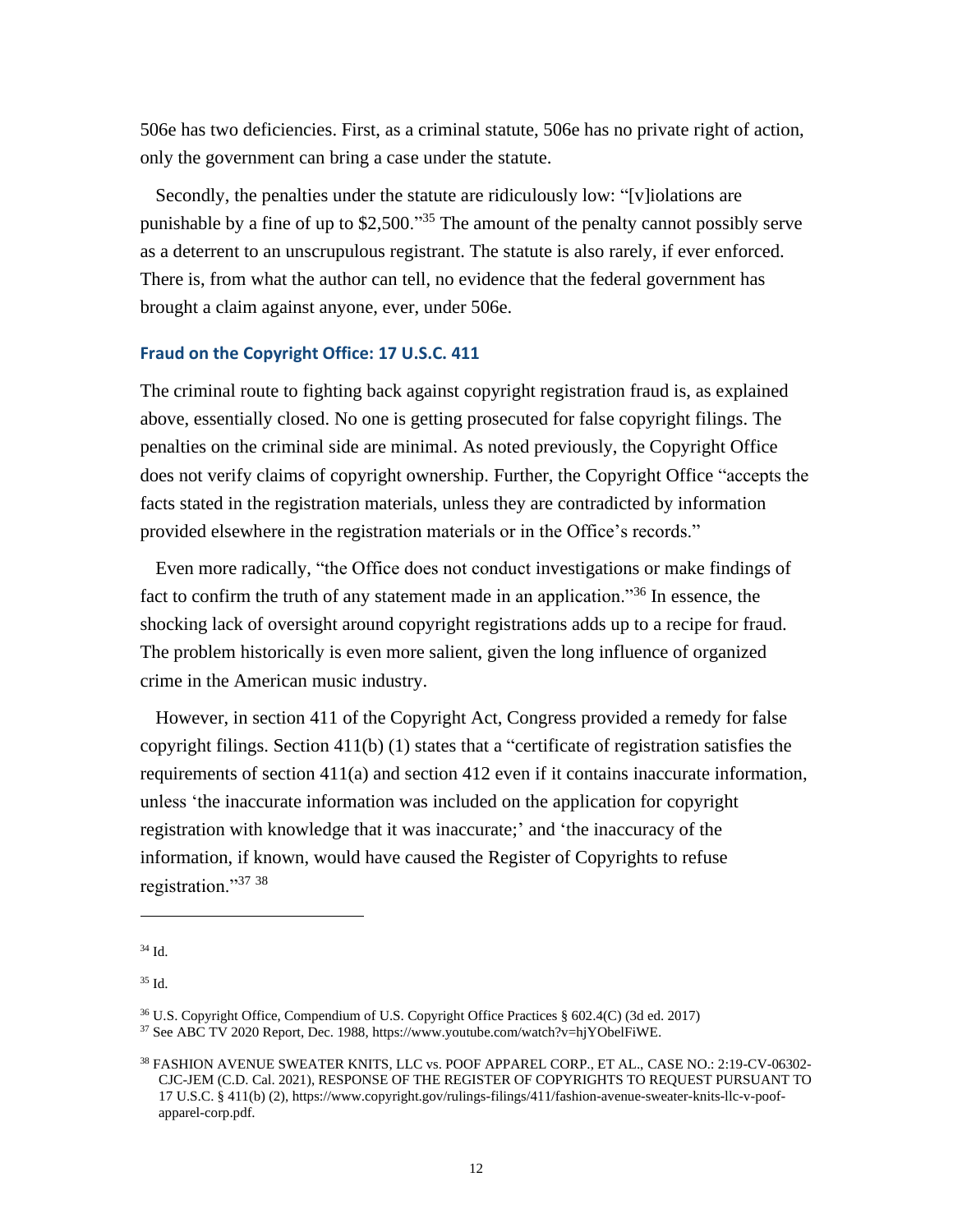### **Invalidating a Registration under Section 411(b) (1)**

A possible sanction for knowingly false copyright registration is a declaration of invalidity by the courts. The relevant authority is 17 U.S.C. 411 (b). Courts that have construed section 411(b) have not been consistent. The Eleventh Circuit has held that to invalidate a registration, a claimant must demonstrate actual fraud. In a case involving the hip-hop song "Hustlin", the District Court, sua sponte, found fault with the plaintiff's copyright registrations.<sup>39</sup>

Plaintiff held three registrations issued for the "Hustlin" song. The first copyright registration incorrectly stated that the work was unpublished. The second registration provided an incorrect date of creation, specifying the creation date was 2006 when it was actually 2005, and "did not disclose that there was a prior registration."<sup>40</sup> The third copyright registration contained the same errors as the first two, botching the date of creation and not disclosing the two prior registrations. After chastising the District Court for bringing up these issues on its own, the Eleventh Circuit set forth three elements required to prove copyright registration fraud:

"(1) the application must contain inaccuracies,

(2) the inaccuracies must be material, and

(3) the applicant must have the required scienter of intentional or purposeful concealment."

In contrast, in the Ninth Circuit, a party seeking to invalidate a copyright registration does not have to show intent to defraud. Rather, the party seeking to invalidate the registration must show that "the inaccuracy of the information, if known, would have caused the Register of Copyrights to refuse registration."<sup>41</sup> In Gold Value, the inaccurate information on the application was about publication of the work. The test in the Ninth Circuit is:

1. a plaintiff's certificate of registration contains inaccurate information;

<sup>&</sup>lt;sup>39</sup> The case is Roberts v. Gordy, 877 F.3d 1024 (11th Cir. 2017). "Specifically at issue in the litigation was the beat drop "every day I'm shuffling," which defendants argued was a parody protected by the fair use doctrine." See Tal Dickstein and Ava Badiee, IP/ENTERTAINMENT CASE LAW UPDATES Roberts v. Gordy, Loeb & Loeb, Dec. 15, 2017, https://www.loeb.com/en/insights/publications/2018/01/roberts-v-gordy.

<sup>41</sup> See Gold Value Int'l Textile v. Sanctuary Clothing, LLC, et al., Case No. 17-55818 (9th Cir. June 4, 2019).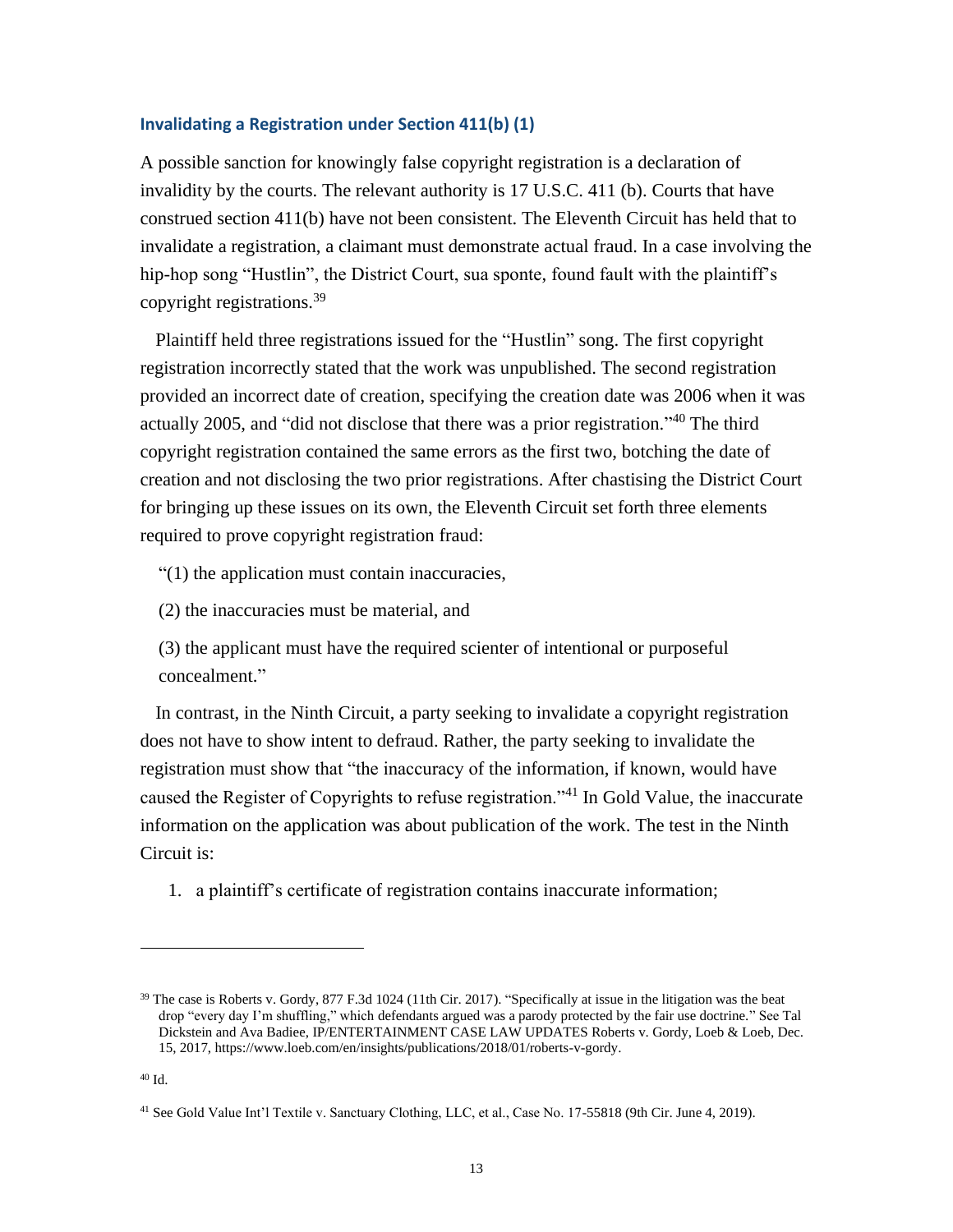- 2. "the inaccurate information was included on the application for copyright registration" and;
- 3. the inaccurate information was included on the application "with knowledge that it was inaccurate."

Under Ninth Circuit precedent, a District Court is required to submit a request to the Register of Copyrights "to advise the court whether the inaccurate information, if known, would have caused [it] to refuse registration."<sup>42</sup> In Gold Value, the Copyright Office upon review opined that it would not have registered the work if it had known of the representation of publication.

The Ninth Circuit in Unicolors "flatly rejected the district court's requirement that H&M demonstrate that Unicolors intended to defraud the Copyright Office at the time of its application filing, and pointed to the Ninth Circuit's 2019 ruling in Gold Value Int'l Textile, Inc. v. Sanctuary Clothing, LLC, where it clarified that there is no such intent-todefraud requirement for copyright registration invalidation (and in doing so, rejected a series of Ninth Circuit cases that imply an opposite conclusion)."<sup>43</sup>

# **Dark History of African-American Artists and Copyright Registration**

Black artists innovated virtually every genre of popular music in the United States, going back to the ragtime era of the late 1800's to hip-hop music today. The influence of Black artists is vast that "[d]scribing the African-American influence on American music in all of its glory and variety is an intimidating—if not impossible—task. African-American influences are so fundamental to American music that there would be no American music without them."<sup>44</sup>

Because the creators of these works were legally unsophisticated and often illiterate, copyright formalities such as registration put them at a severe disadvantage. Grafted onto the legal requirements of copyright law were predatory music industry practices that required sharing of copyright ownership and credit.

<sup>&</sup>lt;sup>42</sup> "Copyright Office, Not Courts, Determines Validity of Registrations Containing Inaccurate Information", National Law Rev. June, 2020, citing Unicolors, Inc. v. H&M Hennes & Mauritz, L.P., (9th Cir. May 29, 2020).

<sup>43</sup> Id.

<sup>44</sup> See Steven Lewis, Musical Crossroads: African American Influence on American Music, Smithsonian Music, Sept. 2016, https://music.si.edu/story/musical-crossroads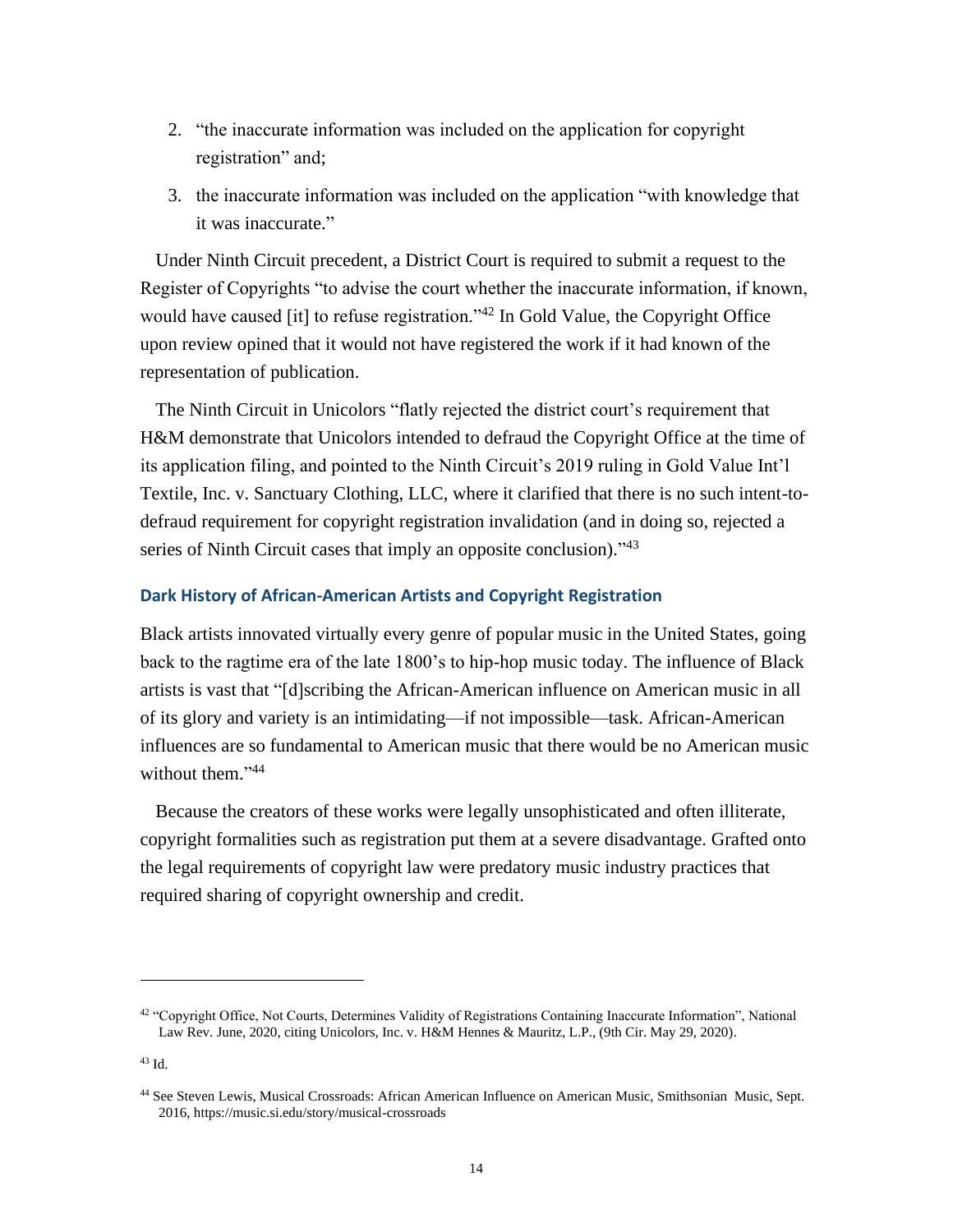For example, Elvis Presley was not a composer.<sup>45</sup> Many of his greatest hits including "Don't Be Cruel", "All Shook Up', and "Return to Sender" were penned by Otis Blackwell, an African-American composer<sup>46</sup>. "Don't Be Cruel" was the first of three songs for which Blackwell shared writing credit with Presley."<sup>47</sup> According to Blackwell, "I was told that I would have to make a deal [to share writing and copyright credit with Presley]…[m]any have argued that Presley's management virtually stole half of the writer royalties on "Don't Be Cruel," all of which should have gone to Blackwell."<sup>48</sup> This is copyright fraud, lawyered with thick coat of discrimination, and was part of a pattern and practice in the American music industry.

Little Richard had to share songwriting credit for his seminal hit "Tutti Frutti." According to Little Richard, "[t]he publishing rights were sold to the record label before the record was even released. 'Tutti Frutti' was sold to Specialty for \$50."<sup>49</sup>

The dynamic of registration fraud is often buried in cases. For example, the case of Merchant v. Levy is known for its holding on the copyright statute of limitations.<sup>50</sup> Merchant was one of the "teenagers" in the iconic group of Frankie Lymon and the Teenagers. In 1956, the group scored a hit record with their song "Why Do Fools Fall in Love." The Second Circuit in Merchant noted that "Merchant and Santiago are two of the original members of the singing group "The Teenagers," which was formed in 1955. Plaintiffs testified that in 1955 they jointly wrote the initial version of the song Fools. Frankie Lymon made a number of changes to the song when he subsequently joined the

<sup>47</sup> Id.

 $45$ <sup>454</sup> Elvis recorded more than 600 songs in his music career but did not write a single song (impossible to confirm, but he was given co-writing credit on many songs because his label demanded songwriters give up 50% of the credit before Presley would record it)." 8 Elvis Presley Facts So Crazy You Might Not Believe Them, [https://playback.fm/trivia/crazy-elvis-facts.](https://playback.fm/trivia/crazy-elvis-facts) See also, [https://www.elvispresleymusic.com.au/ep](https://www.elvispresleymusic.com.au/ep-music.html#:~:text=RCA%20Records%20owned%20all%20of,label%20for%20issuing%20Elvis%20releases)[music.html#:~:text=RCA%20Records%20owned%20all%20of,label%20for%20issuing%20Elvis%20releases](https://www.elvispresleymusic.com.au/ep-music.html#:~:text=RCA%20Records%20owned%20all%20of,label%20for%20issuing%20Elvis%20releases) noting that "Elvis, through his own publishing companies (Elvis Presley Music, Gladys Music, Whitehaven Music and Elvis Music, Inc.) was part owner (typically half or third) of a great many of the songs he recorded and even some songs he did not record."

<sup>46</sup> Elvis History Blog, "Otis Blackwell … His Music Fueled the Elvis Machine in the Fifties", http://www.elvis-historyblog.com/otis-blackwell.html.

<sup>49</sup> See Carlie Porterfield, "How Little Richard Was Exploited by a Bad Record Deal and Never Fully Cashed In", Forbes Mag. May 9, 2020, https://www.forbes.com/sites/carlieporterfield/2020/05/09/how-little-richard-wasexploited-by-a-bad-record-deal-and-never-fully-cashed-in/?sh=4b6ea1cc4d96.

<sup>50</sup> Merchant v. Levy, 92 F.3d 51 (2d Cir. 1996).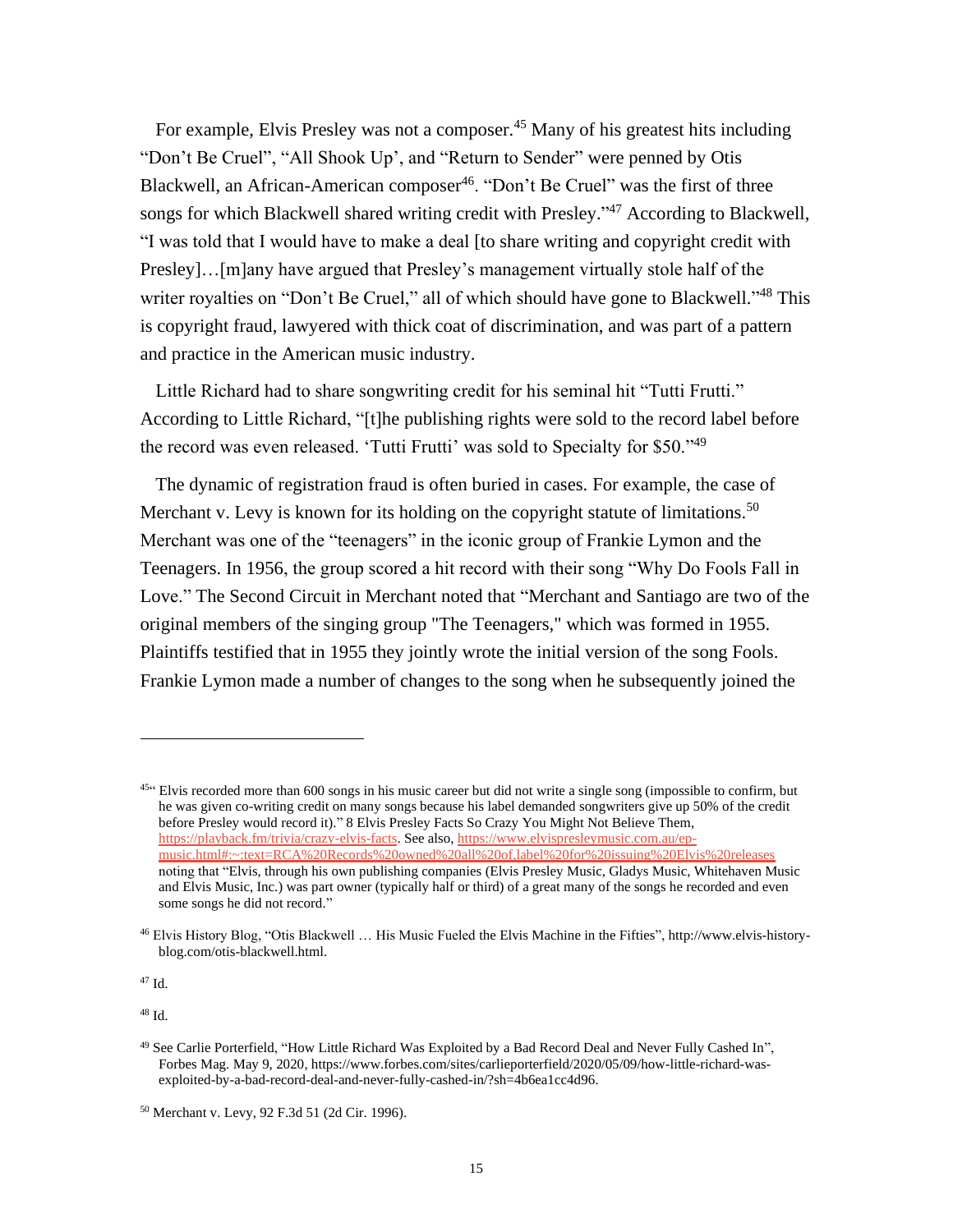group, which then became known as "Frankie Lymon and The Teenagers." The jury found that Merchant, Santiago, and Lymon were co-authors of Fools."<sup>51</sup>

Goldner, the label owner, wrote to the Copyright Office in 1965, and asserted that Morris Levy, rather than Goldner, had co-authored Fools with Lymon. The Copyright Office then changed the ownership of "Fools" in essence handing the copyright to Levy's company, Big Seven Music.<sup>52</sup> Both Merchant and fellow Teenager Santiago testified that Morris Levey had threatened to kill them when they inquired about royalties and copyright ownership.<sup>53</sup> Levy didn't write music but as was customary in the "race record" music industry, insisted on copyright credit.

In the Merchant case, Levy, when |"c]alled upon in court to explain how he contributed to the epic hit "Why Do Fools Fall in Love" by Frankie Lymon and the Teenagers, a group Levy had met only months after the song had been recorded, Levy outlined his own creative process: "You get together, you get a beat going, you put music and words together. I think I would be misleading you if I said I wrote songs, per se, like Chopin."<sup>54</sup> Levy in essence admitted that he was not a songwriter.

Plaintiffs state that defendant Roulette Records, Inc., another company owned by Levy, participated in wrongfully withholding from Plaintiffs their interest in the copyright.

Although "Fools" became a hit and continues to be popular today (Diana Ross has recorded a popular version), Plaintiffs have never received any royalties from their claimed co-authorship of Fools.

However, "record company owner George Goldner told the group that only two names could be listed on the copyright, and credited himself and Lyman as songwriters. In 1964, Goldner signed over the rights to Morris Levy, who had been claiming copyrights for years, collecting royalties on songs he didn't write by Chuck Berry, Tommy James and many others."55

<sup>51</sup> Id.

<sup>52</sup> Id.

<sup>54</sup> Jonathan Karp, The Hit Man, Jewish Review of Books (2016). Interestingly, Levy was also instrumental in the distribution of the iconic rap hit "Rapper's Delight" for the Sugar Hill Record Label in the late 1970's. Id.

<sup>55</sup> Songfacts, Why Do Fools Fall in Love, https://www.songfacts.com/facts/frankie-lymon-the-teenagers/why-do-foolsfall-in-love.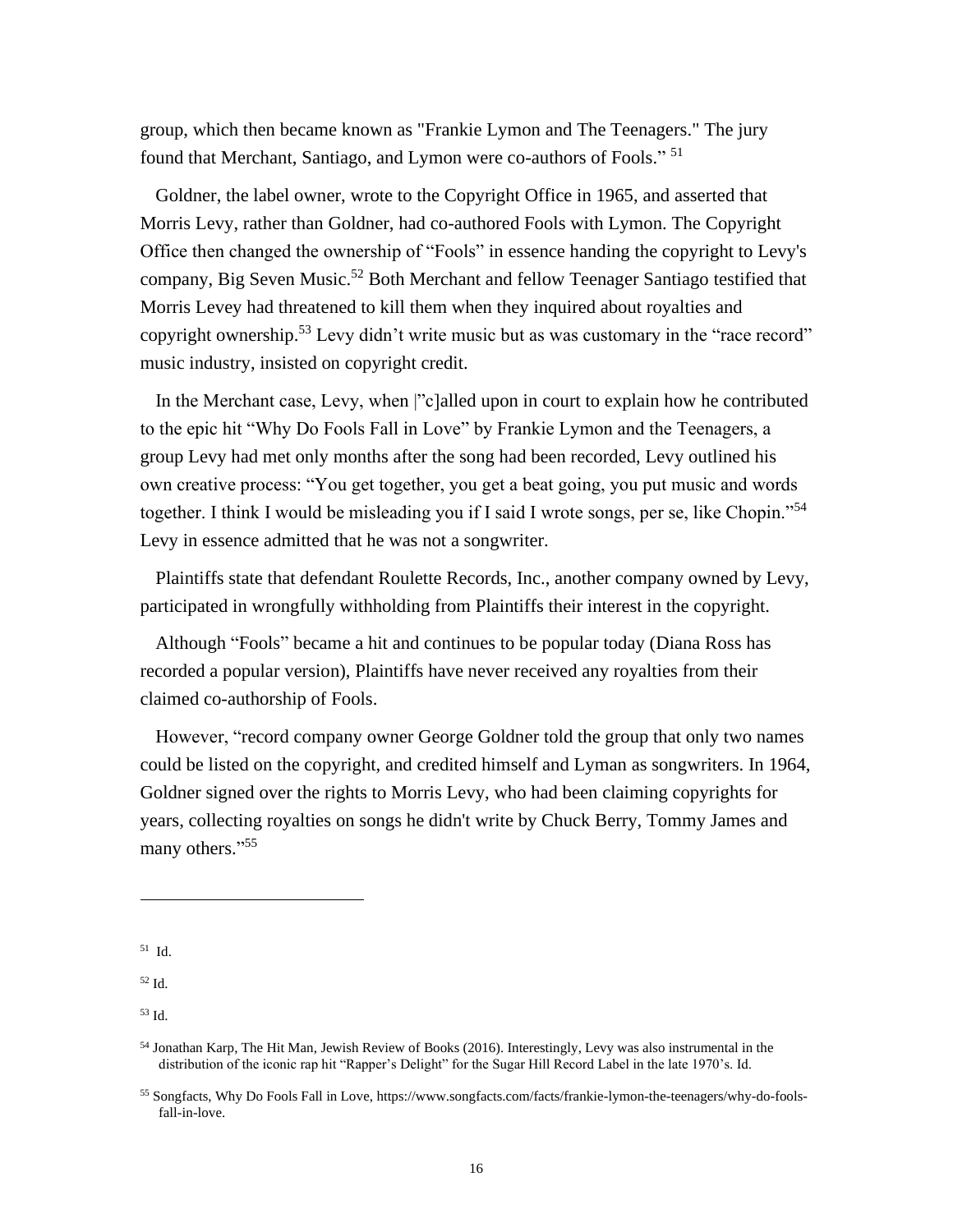Many examples of notorious mobsters at the center of jazz and rock music exist, but perhaps no more so than Nat Tarnopol a record producer who worked with some of soul's greatest artists including Jackie Wilson and the Chi-Lites. Tarnopol was indicted along with other music industry executives for defrauding artist on Tarnopol's Brunswick label. Tarnopol ultimately beat the charges of wire fraud and tax evasion on appeal, but the Third Circuit had no doubt artists on the Brunswick label were routinely defrauded. Tarnopol engaged in clear examples of registration fraud, infamously adding his unborn son's name to music credits on Jackie Wilson's composition "Dogging Around." Jackie Wilson' music still generates royalties today for Sony Music, which acquired the CBS records catalog.

There is no reason to believe that false copyright registrations in the music context are merely a relic of the past. Rapper Lil Wayne sued his co-joint venture partner Birdman and Cash Money Records for missed royalty payments. In the litigation, discovery revealed that although under the Cash Money-Young Money joint venture agreement, the copyrights to Lil Wayne's music were to be registered jointly to both entities. However, the copyrights to Wayne's songs were registered solely in Cash Money's name.<sup>56</sup>

#### **Proposed Reforms**

The African-American experience is full of stories of false registrations and non-authors claiming copyright ownership as joint authors. The registration records of the Copyright Office lack any credibility. Only an audit would restore credibility. Copyright registration should be made optional for artists. As Professor Tehranian, has noted, while sophisticated corporate owners take full advantage of registration, "[in] sharp contrast, unsophisticated creators, like individual artists, typically do not timely register their works & are often left with little except moral force and the uncertain threat of injunctive relief to enforce their [IP] rights."<sup>57</sup> Those who choose not to register should not be

<sup>56</sup>See Zara Golden, Everything You Need To Know about Lil Wayne's Lawsuit Against Cash Money, noting that Lil Wayne alleged that" Cash Money failed to register the copyright of the Young Money Label recordings in both Cash Money and Young Money names", Jan. 29, 2015, http://www.thefader.com/2015/01/29/everything-you-needto-know-about-lil-waynes-complaint-against-cash-money. The complaint is Young Money Ent. LLC. V. Cash Money Inc., 15 C.V. 00614 (S.D.N.Y. 2015).

 $57$  John Tehranian, The Emperor Has No Copyright: Registration, Cultural Hierarchy and the Myth of American Copyright Militancy, 24 Berk. Tech. L.J. 1397 (2009), noting that ""Sophisticated, routine creators—generally corporations in content-creation industries—timely register their works and therefore enjoy generous remedies against infringers").